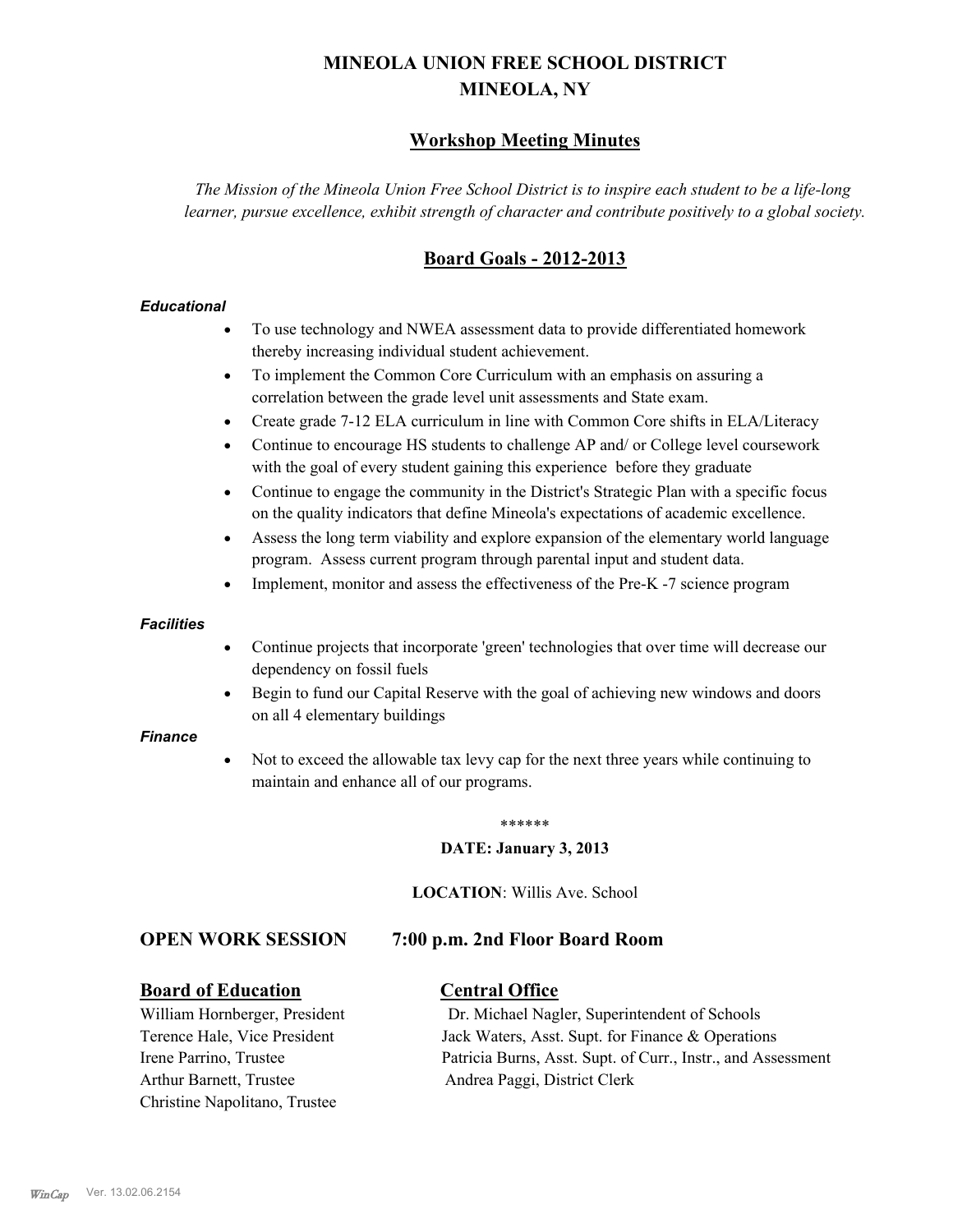# **A. Call to Order - 7:05pm**

- **B. Pledge of Allegiance**
- **C. Reading of Mission** Christine Napolitano
- **D. Moment of Silent Meditation**
- **E. Dais & Visitor Introductions**

# **F. High School Student Organization Report**

Tonight's Student Organization report was by Britney Vera. She stated that Regents and Mid-term Week is coming up at the High School in a few weeks and students are stressed. Senior Projects have begun and there was one presented today on prescription drug abuse. College applications have been sent out and seniors are now in the process of waiting to hear from individual colleges. Rehearsals started today for the Spring Musical production, which will take place on 3/15 and 3/16. There was nothing else to report and the Board thanked Ms.Vera for her report.

# **G. Old Business**

Mr. Hornberger asked the Board if there was any old business. Mr. Barnett stated that he had a question regarding the list of Board Deliverables, specifically regarding integrating the 8th graders more into the high school and allowing them to participate in clubs/organizations to the fullest extent possible. The Superintendent stated that the 8th graders cannot play on the high school athletic teams with the exception of those being granted a Selective Classification waiver. Dr. Nagler stated that Marching Band is an issue and the Board needs to decide if they are comfortable with the 8th graders being part of Band Camp. Mr. Barnett stated he is in favor of giving parents the option to decide if their child is ready to participate. The Superintendent stated that he would like to discuss this issue with Mr. Escobar and Mr. Freeman and the Band Director to get their imput and to bring back some directives to the Board. He stated that supervision of the trip could be an issue. The Superintendent added that the high school has set-up an 8th and 9th grade drama production and some clubs have allowed 8th graders to join. Mr. Hornberger stated that he looks forward to receiving feedback from the high school on this issue and also requested that the Superintendent send the Board a copy of the deliverable list. The Superintendent stated that he would include the list in the Friday Report.

Ms. Parrino asked for an update on the polling place decision. The Superintendent stated that he would be meeting with the Mayor on Friday, 1/11/13, to discuss a possible partnership. Mr. Hornberger summarized the polling place discuss up until this point; the district will be decreasing the number of polling sites, minimally down to two sites and possibly going experimentally to one site. He stated that a decision will be made by the end of January. Ms. Parrino stated that she feels that going down to one site could limit the number of voters. Mr. Hale stated that he feels that at a minimum the district should definitely decrease to two sites.

Mr. Hornberger requested a security update. The Superintendent stated that over the break, he completed a walk- through of each of the buildings with Mr. Waters and Mr. Romano and met with principals. Preliminary plans will be given to the Board as well as estimated cost at next meeting. The Superintendent stated that on January 7th, he and Mr. Waters will be attending a seminar on School Security addressing the "Active Shooter". He added that he will also be attending a meeting with Balboni and a security company. Mr. Hale asked if there had been communication with the principals on security issues that were raised. The Superintendent stated that that had been done and the greeters at the buildings were also made aware of the issues. Ms. Napolitano asked if the Solomon Schechter School is included in our security procedures. The Superintendent stated that they have the same plan as us and in some ways the have a more heightened security. Mr. Hornberger asked if the security policy is part of the Erie BOCES 1 review. The Superintendent stated that it is and he added that we are being sent the first draft (both hard copies and disc) from them.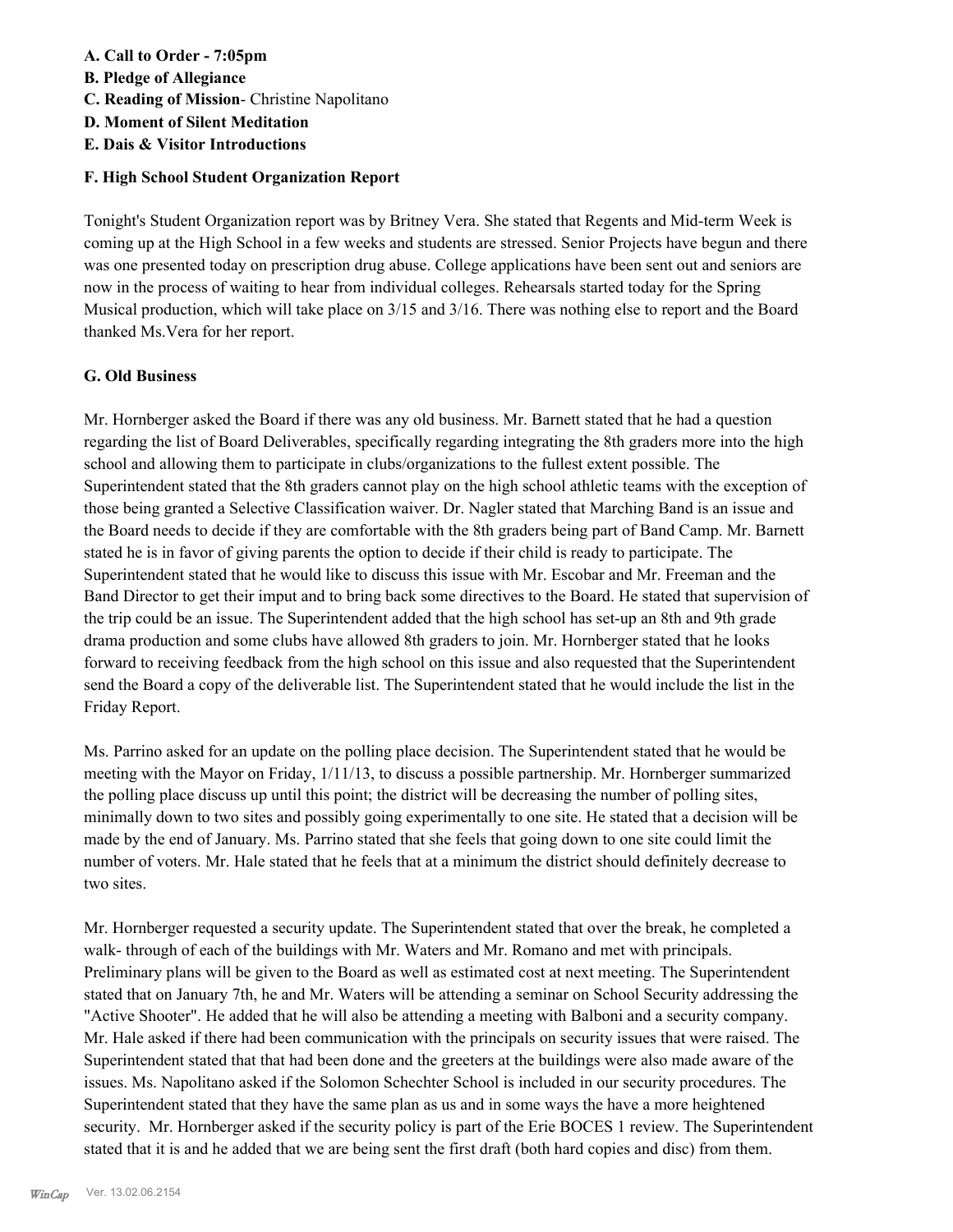### **H. New Business**

No new business this evening.

#### **I. Consensus Agenda**

**RESOLUTION #36 -BE IT RESOLVED** that the Board of Education approves the consensus agenda items I.1.a. through I.2.c., as presented.

**Motion:** Terence Hale **Second:** Arthur Barnett

Discussion: Ms. Parrino had a question regarding item I.1.a. Appointment(s) club/stipends; she inquired about the term "amend' before the club title. The Superintendent reiterated that at the meeting on 12/20/12, he stated that there would be some changes made to the appointments due to some errors. Mr. Hornberger inquired if there are currently any openings in the club advisor positions at the Middle School. The Superintendent stated that there were not any openings, but the chess club was not being run this year due to low interest. The Robotics club, for which interest is high, is being run in its place. There was no further discussion and the Board voted on Resolution #36.

| Yes: | Christine Napolitano  | No: | None |
|------|-----------------------|-----|------|
|      | <b>Arthur Barnett</b> |     |      |
|      | Irene Parrino         |     |      |
|      | Terence Hale          |     |      |
|      | William Hornberger    |     |      |
|      |                       |     |      |

**Passed:** Yes

#### 1. **Instruction**

Appointment(s) Club/Stipends a.

> That the Board of Education approves the following Club/stipend recommendatios for 2012-2013 year:

| <b>POSITION</b>               | <b>EMPLOYEE NAME</b>       | <b>STIPEND</b>   |
|-------------------------------|----------------------------|------------------|
| Amend Animal Rights-          | Annmarie Palumbo 1.0 (not  | \$900.00         |
| <b>PAWS</b>                   | splitting w/Ilyse Milberg) |                  |
| Amend Book Club               | Ilyse J. Milberg $(.5)$    | .5 of \$900.00   |
| Amend Book Club               | Annmarie Palumbo (.5)      | .5 of \$900.00   |
| <b>Amend Community Action</b> | Andrea M. Antonelli (.5)-  | .5 of \$1,092.00 |
| Advisor                       | splitting w/Annmarie       |                  |
|                               | Palumbo                    |                  |
| <b>Amend Community Action</b> | Annmarie J. Palumbo(.5)-   | .5 of \$1,092.00 |
| Advisor                       | splitting w/Antonelli not  |                  |
|                               | Milberg                    |                  |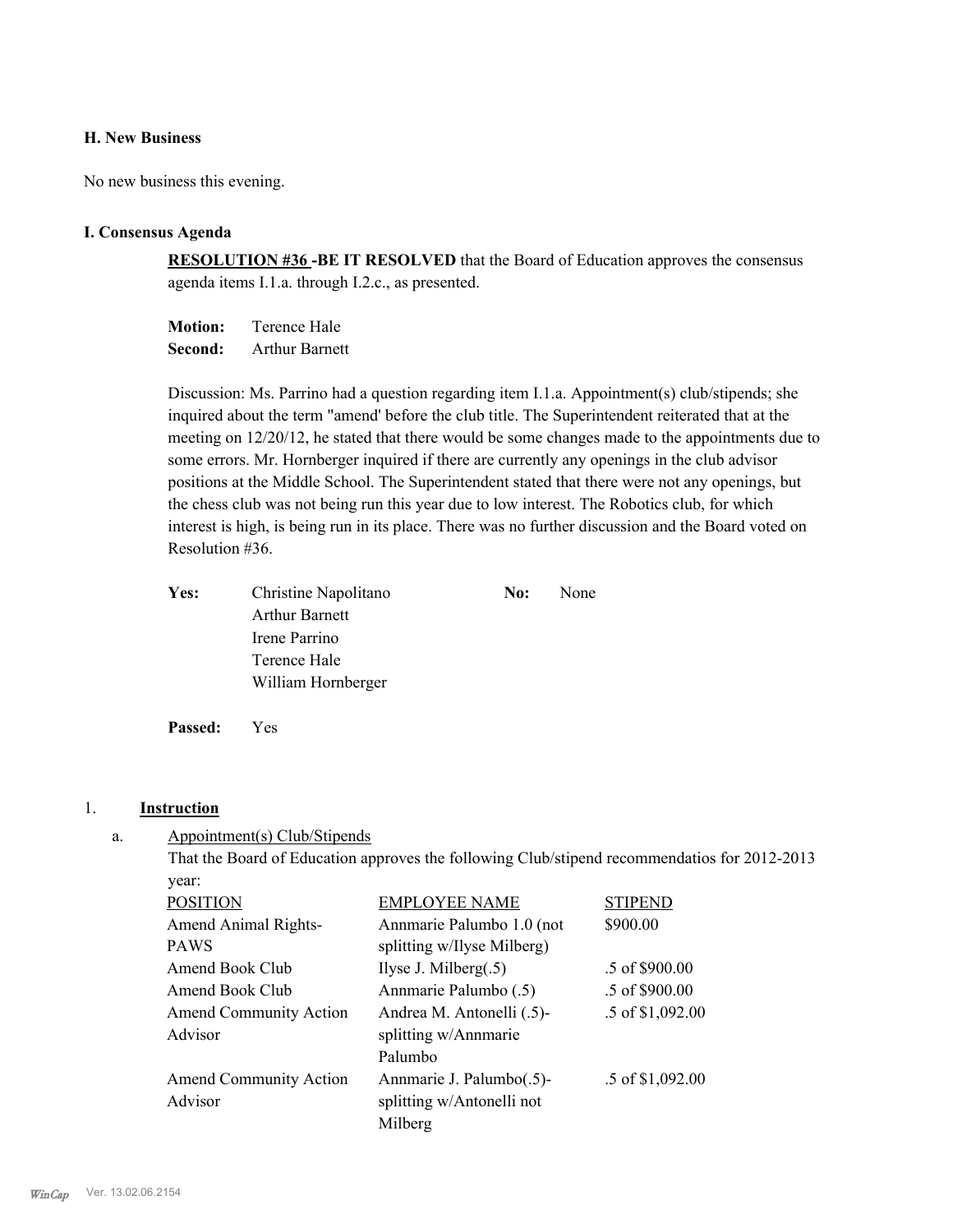| <b>POSITION</b>             | <b>EMPLOYEE NAME</b>         | <b>STIPEND</b>   |
|-----------------------------|------------------------------|------------------|
| Amend Yearbook Advisor      | Annmarie J. Palumbo(.5)      | .5 of \$2,840.00 |
|                             | splitting with Antonelli not |                  |
|                             | Milberg                      |                  |
| Amend Yearbook Advisor      | Andrea M. Antonelli (.5)     | .5 of \$2,840.00 |
|                             | splitting w/Palumbo          |                  |
| Amend National Jr Honor     | Ilyse J. Milberg - cancel    |                  |
| Society - will not run this | stipend                      |                  |
| year                        |                              |                  |

# 2. **Civil Service**

- a. Appointments
- That the Board of Education approve the appointment of Joseph Pastore, to the position of Student Worker, as a Locker Room Attendant at the Middle School, effective 12/18/2012, salary \$8.50 per hour. 1.
- That the Board of Education approve the re-appointment of James Bruno, to the position of Cleaner Sub, effective 12/17/2012, salary \$12.25 per hour. 2.

# b. Leave(s) of Absence

That the Board of Education approve a paid Medical Leave of Absence to Anna Neumann, Teacher Aide at Meadow Drive, due to surgery, effective January 8, 2013. Return date is approximately six weeks or at doctor's discretion. 1.

# c. Resignation(s)

- That the Board of Education accepts, with regret, the letter of resignation from Lillian Rumore, Teacher Aide at the High School, for the purpose of retirement, effective February 5, 2013. 1.
- That the Board of Education accepts, with regret, the letter of resignation from Mary O'Brien, Steno Secretary at the Middle School, for the purpose of retirement, effective June 30, 2013. 2.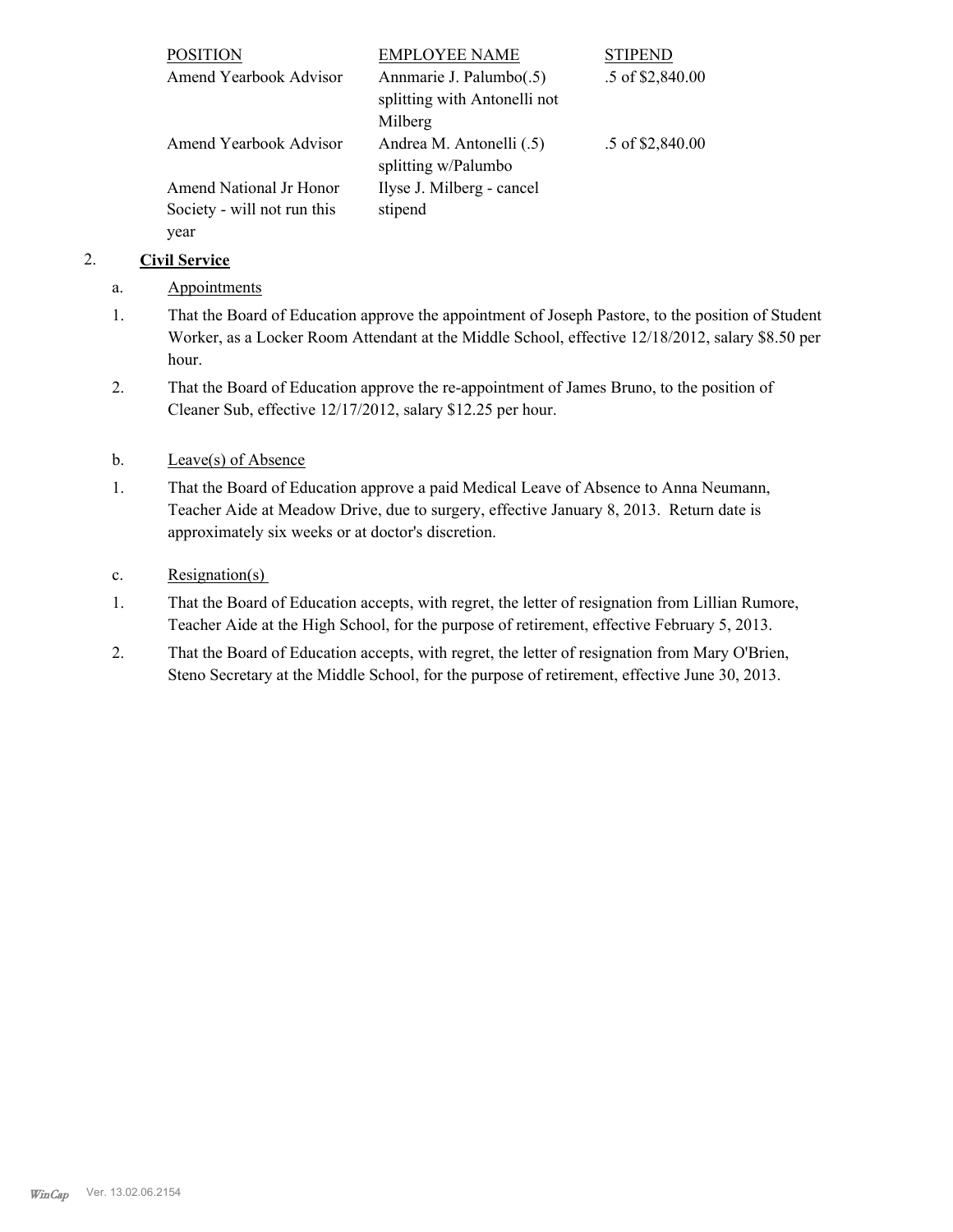# **J. Superintendent's Report**

Superintendent of Schools' Reports for 1/3/13 Presentations: 1. Data Cube

### Superintendent Comments

The Superintendent stated that he had a few items to discuss before tonight's presentation. Dr. Nagler stated that he would like to recognize the two staff members who will be retiring; he has known them both for a long time and wishes them both well.

The Superintendent stated that over the break, he, Mr. Waters and Mr. Romano went to Jackson Avenue in order to bus test the new loop. The biggest bus available was used and it passed through with no problems. The Superintendent stated that the loop came out well but an adjustment must be made in the curb cut. He added that the loop has been blended well into Jackson Avenue and the job was done quickly. It has handled the rain well. The Superintendent stated that in the spring, gardening and landscaping will be done.

The Superintendent stated that Jackson Avenue Cafeteria project has been filed with SED. He stated that he sent the Board cut sheets and will have the plans available for them to review. The Superintendent asked Mr. Waters to review the balance of the funds available and to make a recommendation of how much is available for this project. This will be included in the Friday Report for the Board.

The Superintendent has set-up a meeting with the Mayor for next Friday; he will be discussing with him pursuing a grant available for partnerships between districts and local government as well as the possible partnership for a polling place.

The Superintendent stated that he will present the finalized AGP plan at the next meeting. He stated that the current program would remain (61 students) and volunteers from the group of 61 students can participate in a multi-grade science research section. At Jackson Avenue, there will be new criteria for 3rd and 4th grade and the program will be multi-grade with a focus on science and will also include participation in the program at CW Post. There will be an enrichment program for 1st and 2nd grade at Meadow and Hampton. The enrichment in science in the younger grades is somewhat problematic as there is no assessment available to qualify students. There will be no enrichment program at Jackson Avenue. For the current school year, the AGP requirements will be amended to state that students in the 9th stanine will be invited to participate. The Superintendent stated that he would like for these students to start in February in the science lab. In the fall, students will be able to begin the program at CW Post and the District will pay the tuition.

The Superintendent stated that the student deadline for the High School Climate survey has been extended. He added that a Foreign Language Survey will be sent to parents in order to get feedback on the K-1 program.

Tonight's presentation by the Superintendent is the "Data Cube". The Superintendent stated there are many differences this year; the ELA curriculum has been changed completely. Pamphlets have been put together to inform parents of what to expect and the different units per grade with the various themes. This curriculum is all based upon the Common Core Standards (55). As a result of this change, one major issue that we were faced with was how to measure and keep track of student growth. This is curriculum is data driven instruction (DDI) and a major problem is management of the standards. We needed a mechanism for teachers to look at the standards and we did not want to have to wait until the end of a unit to determine if change is needed. Sometimes it is too long to wait until the end of a unit. The Cube will help teachers to look at all of the data. The Data Cube will give a snapshot of each student as well as giving the teacher a snapshot of the class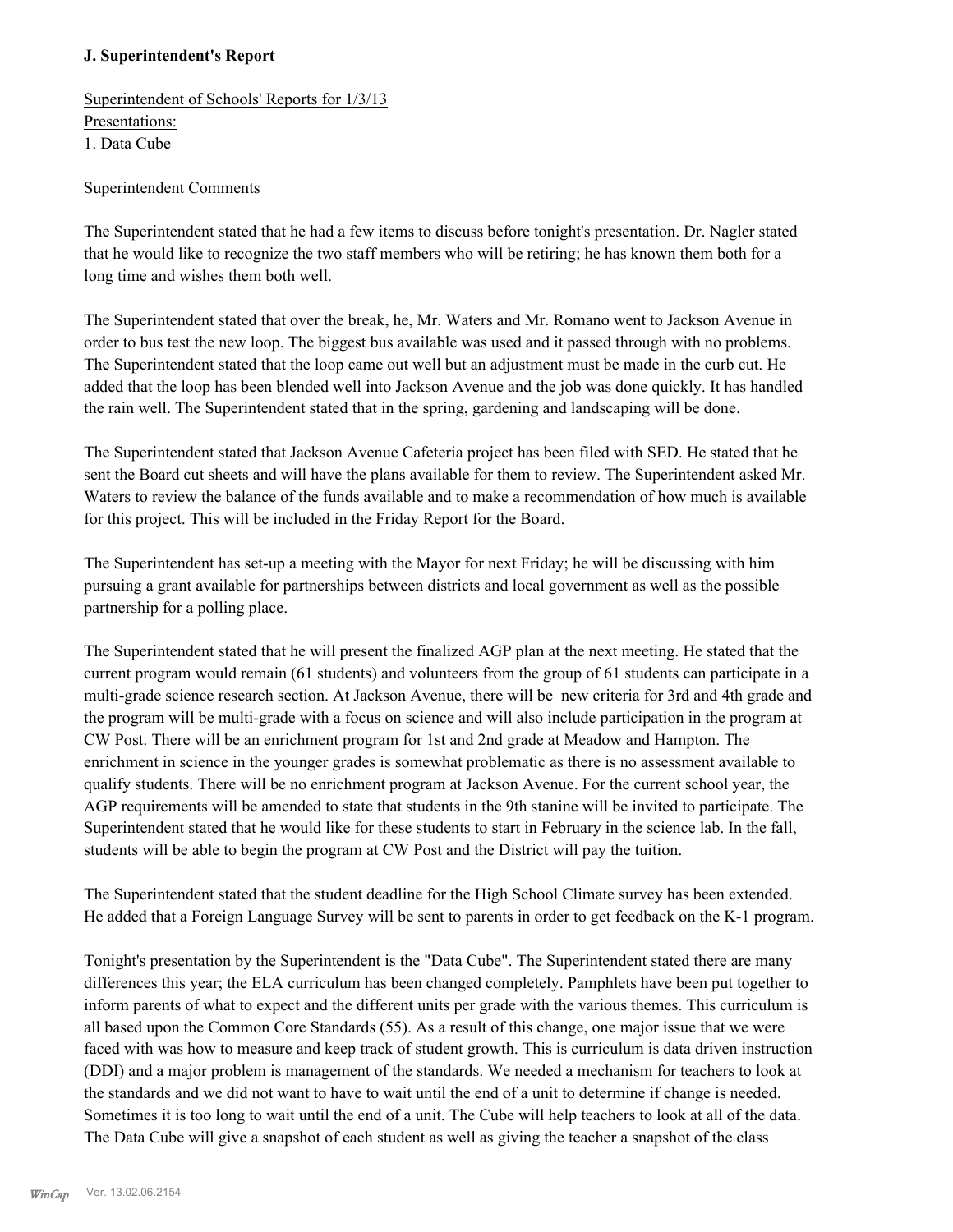performance. The Superintendent stated that the data cube is unique to Mineola, no other districts currently have this. The Superintendent displayed for the Board a sample of the cube and stated that this was completed around noon today. The Superintendent stated that we need to develop a standard -based report card and determine what it will look like. He stated that students will be taking the new State test in April and he predicts that it will be very difficult and then the State will roll back and make changes. The Superintendent stated that with the Cube, it is possible to generate reports of class performance as well as generating reports for parents of their child's performance. Dr. Nagler stated that the plan is to do much more with this cube, including adding in Math standards, Social studies and Science standards eventually. He added that the cube will enable us to obtain specific information on a child's weaknesses. The Superintendent stated that the Cube will be able to link standards to actual exams. Teachers will be able to explain exactly why a student has received a specific grade. He added that this Cube is in its infancy at this point. Dr. Nagler briefly explained how the cube will work. Teachers will grade the student's work and it will be scanned; testing standards and a rubric will be assigned to it. A report will be generated and sent to the teacher. It was stated that different answer sheets can be created. All data will be secured and the teacher will be tied into the class. The Superintendent stated that teachers will be asked to give feedback on the types of data that they would like to see. Dr. Nagler stated that the goal is to supersaturate teachers with the resources needed to help children succeed. He added that eventually parents will be able to pull up their child's work. The Superintendent asked the Board if there were any questions or comments. Ms. Napolitano asked the data could be lost if computers go down. The Superintendent stated that all data is backed-up nightly and in multiple places. Mr. Hornberger asked when we can anticipate full implementation of the data cube. The Superintendent stated that at this time we are still modifying curriculum. Mr. hornberger asked the anticipated implementation date for the data elements. The Superintendent stated that by the end of the school year, all teachers will be able to use the data cube. He anticipates the math curriculum and parent portal will be available next year. The Superintendent stated that this process is all on-going and added that we are still discovering the capabilities. The set-up process is long but the training will be simple. Mr. Hornberger wants to ensure that teachers will receive the training that is needed. Mr. Hale stated that he is very happy with all that was presented and finds it very exciting. He added that he understands that this whole process is a lot of work. Ms. Parrino stated that it is very valuable if we can pinpoint exactly what a child's issues/needs are. The Superintendent stated that this will help you see why a certain score was received and what is needed to improve.

Mr. Hornberger opened the floor to public comment on the Data Cube presentation. There were no comments.

The Superintendent stated that he is in need of an executive session.

# **K. Executive Session Time: 8:45 p.m.**

At 8:45pm, a motion was made for the Board of Education to go into executive session to discuss negotiations.

|         | <b>Motion:</b> Terence Hale                                                                          |     |      |
|---------|------------------------------------------------------------------------------------------------------|-----|------|
| Second: | Christine Napolitano                                                                                 |     |      |
| Yes:    | Christine Napolitano<br><b>Arthur Barnett</b><br>Irene Parrino<br>Terence Hale<br>William Hornberger | No: | None |
|         |                                                                                                      |     |      |

**Passed:** Yes